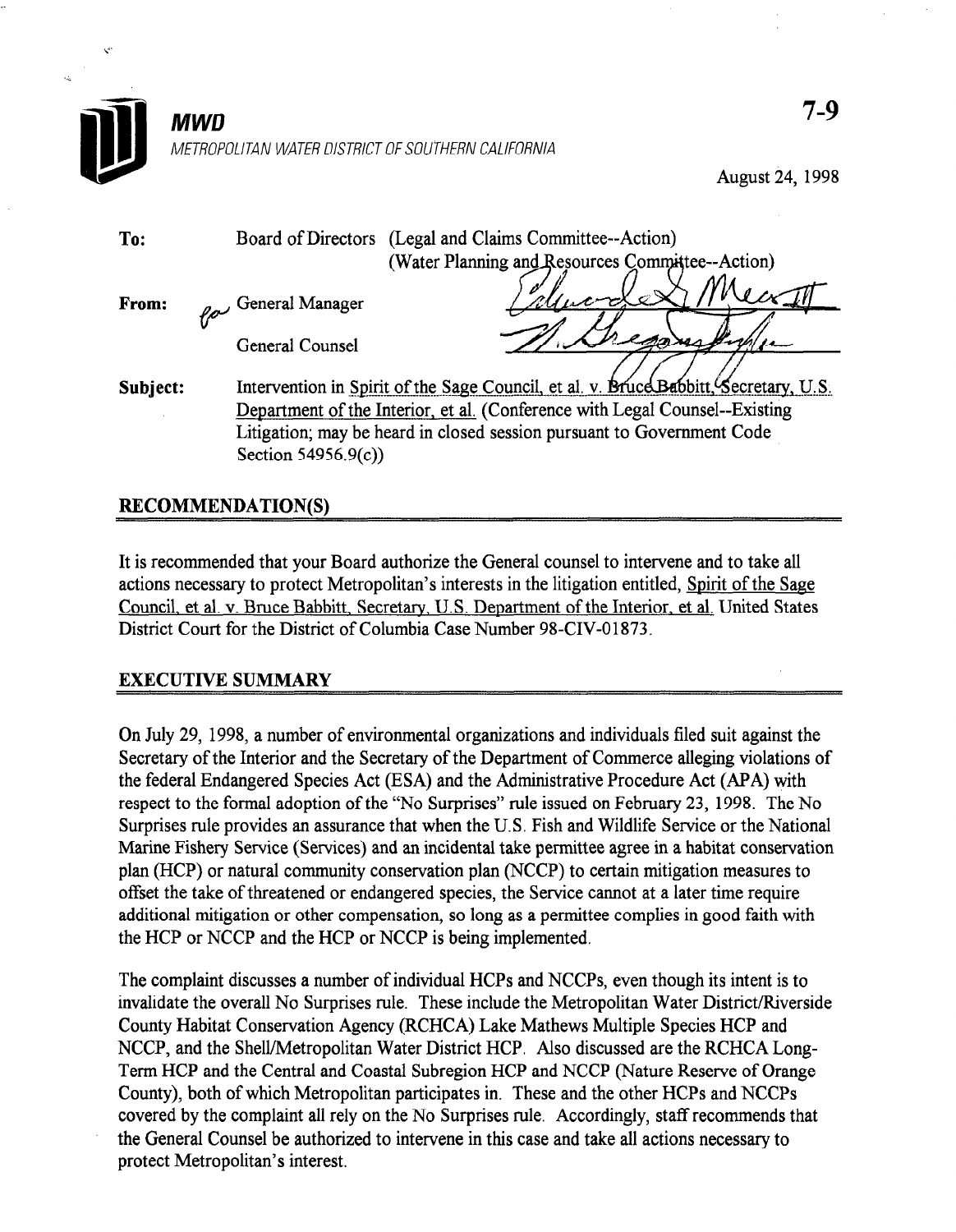## DETAILED REPORT

Section 10(a) of the ESA authorizes the Services to reach voluntary agreements with private owners and other non-federal agencies to conserve habitat of threatened and endangered species. In return, under the agreement a permittee may engage in predetermined activities, including activities that may cause an incidental "take" of a listed species. The No Surprises rule provides an assurance that when a government and a permittee agree to an HCP or NCCP, the government cannot, at a later time, require additional mitigation or compensation so long as the permittee complies in good faith with the plan and the plan is being implemented. Under the No Surprises rule, the Service and a permittee determine in advance which measures may be required and then:

- No additional measures may be imposed to address *changed* circumstances without the permittee's consent, beyond those provided for in the HCP or NCCP ("changed" circumstances are foreseeable occurrences, such as a fire in an area prone to fires).
- The Service may require minor changes in the HCP or NCCP to address *unforeseen* circumstances. However, without the permittee's consent, the Service cannot require additional land, water or financial compensation or place additional restrictions on the use of land, water or other natural resources.

The Services first adopted the No Surprises as a policy on August 11, 1994. In November 1996, the Services restated the No Surprises policy in their Habitat Conservation Planning Handbook.

In October 1996, a number of environmental groups and individuals, including several plaintiffs in the current case, filed a lawsuit challenging the No Surprises policy on various grounds, including failure to comply with the ESA and the APA. In March 1997, the court in that case approved a settlement agreement and stipulated dismissal under which the Services agreed to publish the No Surprises policy as a formal rule. The No Surprises policy was issued as a formal rule on February 23, 1998.

The plaintiffs' claim that the adopted No Surprises rule violates various provisions of the ESA because it precludes the Services from making any changes to HCPs and NCCPs and the incidental take permits thereunder, when changes may be necessary to ensure the survival and/or recovery of listed species. According to the plaintiffs, the Services have failed to adequately explain how the specific choices and decisions embodied in the No Surprises rule would promote the conservation purposes of the ESA. The plaintiffs contend that by precluding the Services from making certain changes if "unforeseen" or "changed" circumstances occur, the Services have violated the ESA requirement that incidental take permits not jeopardize a listed species and/or significantly impair the recovery of listed species. According to the plaintiffs, the occurrence of unforeseen or changed circumstances can result in a permittee's plan failing to conserve a species and, to the maximum extent practical, minimize and mitigate the impacts of the taking. The plaintiffs further contend that, when unforeseen circumstances arise, the ESA requires the Services to impose any "necessary and appropriate" conditions as additional mitigation measures. The plaintiffs also claim the No Surprises rule violates language in ESA Section 10(a)(b) requiring an opportunity for public comment by effectively eliminating public input on how a particular HCP or NCCP should include a No Surprises assurance. Finally, the plaintiffs contend the